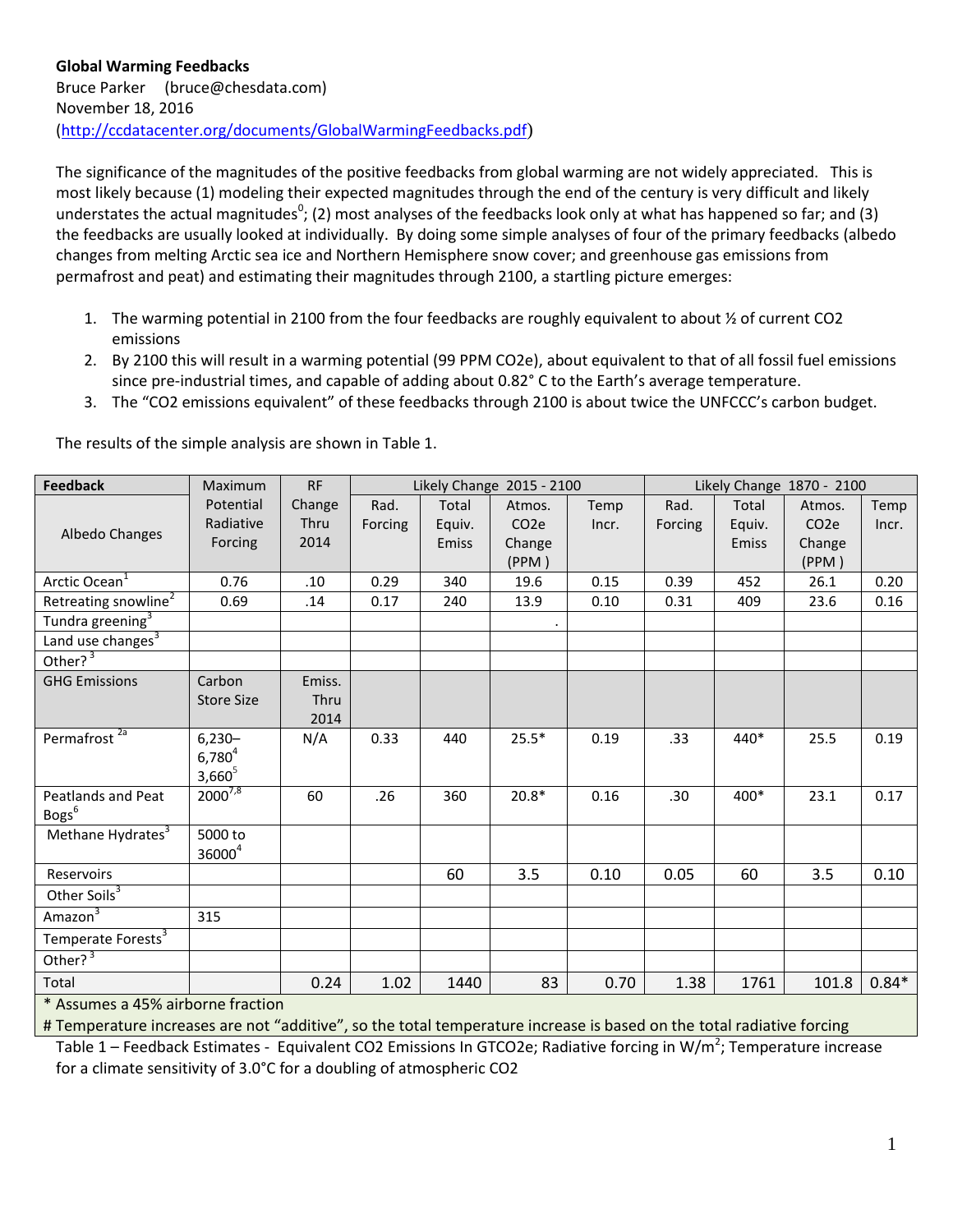Notes:

The analysis for the albedo changes are based on data from the National Snow and Ice Data Center (Arctic sea Ice extent) and from the "Snow Lab" at Rutgers University (Northern Hemisphere snow cover extent). The estimate for the permafrost is based on the "mean" estimate for total emissions from permafrost (120 GTC) reported by Kevin Schaefer of the National Snow and Ice Data Center. The estimate for peatlands and peat bogs assumes that the emissions will remain at the current rate (4 GTCO2/year) through 2100.

The conversion of radiative forcing (W/m<sup>2</sup>) to the "equivalent CO2e PPM" involves an exponential function which uses the radiative forcing (*e* raised to the power of the radiative forcing, where *e* is about 2.178), so it takes more atmospheric CO2 to increase the radiative forcing a specific amount as the atmospheric CO2 increases. For example, the table below shows the radiative forcing and equivalent atmospheric CO2 PPM from a chart in Nature Climate Change (see [http://ccdatacenter.org/documents/AlbedoCO2TempCalcs.pdf\)](http://ccdatacenter.org/documents/AlbedoCO2TempCalcs.pdf). Hence adding radiative forcing and the equivalent atmospheric concentration of CO2 for multiple components is problematic. In the above chart, the combined radiative forcing of the four components is about 1.28 W/m<sup>2</sup>, which, by itself, would be equivalent to 113 PPM (or .82°C). But when the corresponding concentrations of CO2 increases for the individual components are added together, the result is 99 PPM (or .74°C). For example:

| <b>RF</b> | Equivalent Atmospheric CO2 PPM |  |  |
|-----------|--------------------------------|--|--|
| 2.0       | 403                            |  |  |
| 2.5       | 443                            |  |  |
| 3.0       | 487                            |  |  |
| 3.5       | 535                            |  |  |
| 4.0       | 587                            |  |  |

The current CO2 equivalents from the global warming feedbacks are sufficient to add about 0.22° C to the Earth's average temperature (0.12° C from the snowline retreat, about 0.08° C from Arctic Ocean ice melt, and about 0.02° C from peat bogs).

There are multiple other feedbacks in the Arctic which could lead to much more warming than is calculated above – see "E. Arctic Amplification" below.

| <b>Other Relevant Numbers</b>                                          | GTCO <sub>2</sub> e     |
|------------------------------------------------------------------------|-------------------------|
| IPCC Post 2011 Budget for CO2 (Table 2.2 of IPCC AR5 synthesis report) | 1000                    |
| IPCC Post 2015 Budget for CO2 (38 GTCO2 emissions/year)                | 850                     |
| Atmosphere                                                             | $2670^{4}$              |
| All living vegetation                                                  | $2380^{4}$              |
| 2011 CO2 emissions from fossil fuels                                   | $34.6^{10}$             |
| Proven and economically recoverable fossil fuel reserves               | $2800^9$                |
| Fossil Fuels in the ground                                             | 5500-18000 <sup>4</sup> |

Table 2 – Other Relevant Numbers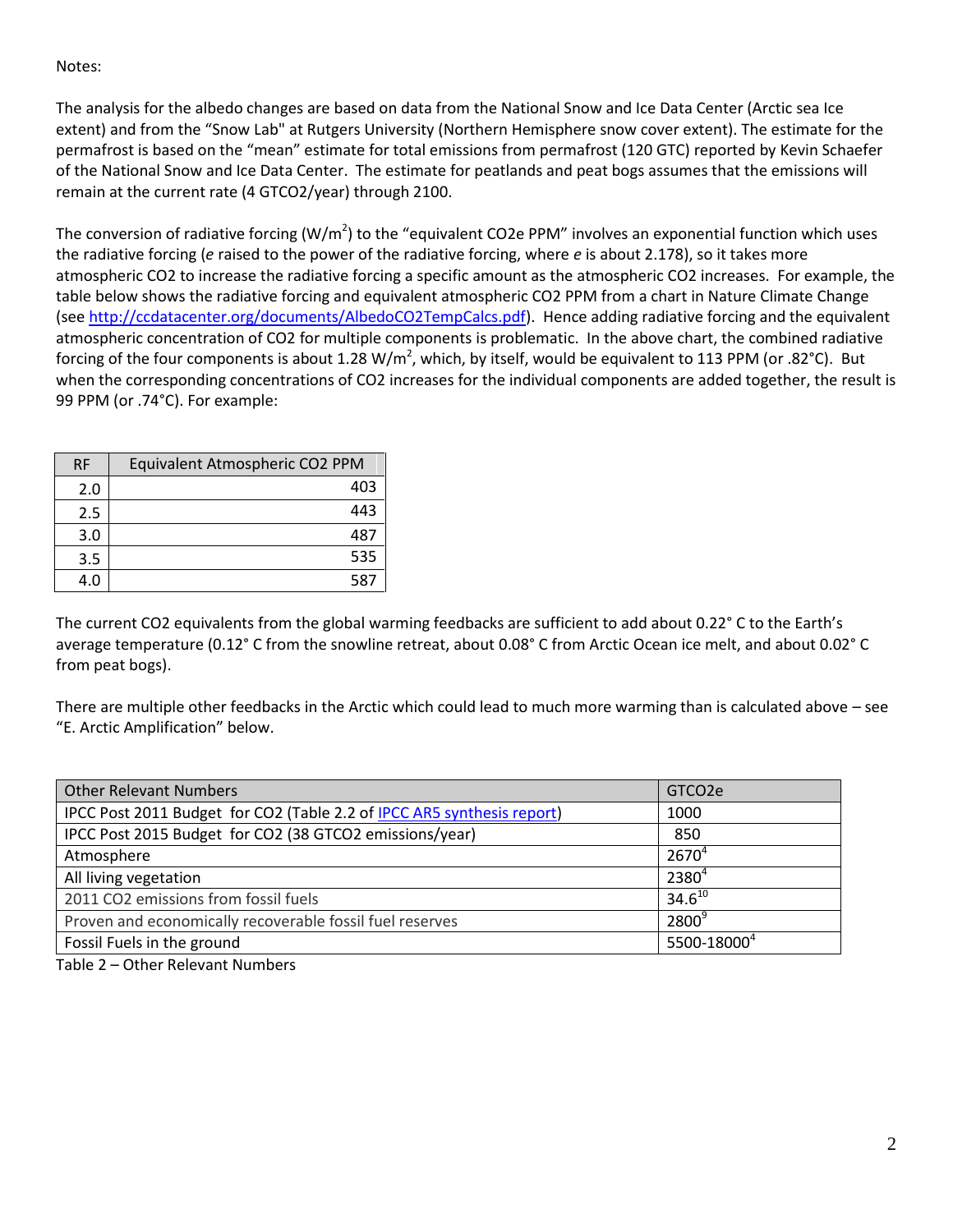#### **Footnotes**

| 0              | Radiative forcing and albedo feedback from the Northern Hemisphere cryosphere between 1979 and 2008                                                                                                                                                                                                                                                                                                                                  |
|----------------|--------------------------------------------------------------------------------------------------------------------------------------------------------------------------------------------------------------------------------------------------------------------------------------------------------------------------------------------------------------------------------------------------------------------------------------|
|                | We find that cyrospheric cooling declined by 0.45 W $m^{-2}$ from 1979 to 2008, with nearly equal<br>contributions from changes in land snow cover and sea ice. On the basis of these observations, we<br>conclude that the albedo feedback from the Northern Hemisphere cryosphere falls between 0.3 and<br>1.1 W m <sup>-2</sup> K <sup>-1</sup> , substantially larger than comparable estimates obtained from 18 climate models. |
|                | http://www.nature.com/ngeo/journal/v4/n3/pdf/ngeo1062.pdf                                                                                                                                                                                                                                                                                                                                                                            |
| $\mathbf{1}$   | See "A. Arctic Ocean Albedo Change" below<br>Details: http://ccdatacenter.org/documents/FeedbackFromArcticSealceMelt.pdf                                                                                                                                                                                                                                                                                                             |
|                | http://ccdatacenter.org/documents/FeedbackFromArcticSealceMelt.xlsx<br>Data:                                                                                                                                                                                                                                                                                                                                                         |
| $\overline{2}$ | See "B. Snowline Retreat" below                                                                                                                                                                                                                                                                                                                                                                                                      |
|                | Details: http://ccdatacenter.org/documents/FeedbackNHSnowCover.pdf                                                                                                                                                                                                                                                                                                                                                                   |
|                | http://ccdatacenter.org/documents/FeedbackNHSnowCover.xlsx<br>Data:                                                                                                                                                                                                                                                                                                                                                                  |
| 2a             | See "C. Permafrost" below                                                                                                                                                                                                                                                                                                                                                                                                            |
|                | Details: http://ccdatacenter.org/documents/Feedback Permafrost.pdf                                                                                                                                                                                                                                                                                                                                                                   |
| 3              | No data available - included for completeness)                                                                                                                                                                                                                                                                                                                                                                                       |
|                | Temperate Forests - US forests will change from a sink to a source later this century                                                                                                                                                                                                                                                                                                                                                |
| 4              | http://www.nap.edu/read/18373/chapter/4#82                                                                                                                                                                                                                                                                                                                                                                                           |
|                | Abrupt Impacts of Climate Change: Anticipating Surprises (2013)                                                                                                                                                                                                                                                                                                                                                                      |
| 5              | https://www.washingtonpost.com/news/energy-environment/wp/2015/04/01/the-arctic-climate-threat-that-                                                                                                                                                                                                                                                                                                                                 |
|                | nobodys-even-talking-about-yet/                                                                                                                                                                                                                                                                                                                                                                                                      |
| 6              | See "D. Peatlands and Peat Bogs" below                                                                                                                                                                                                                                                                                                                                                                                               |
| 7              | http://www.imcg.net/media/download_gallery/climate/couwenberg_2009b.pdf                                                                                                                                                                                                                                                                                                                                                              |
| 8              | http://www.wetlands.org/Whatarewetlands/Peatlands/Carbonemissionsfrompeatlands/tabid/2738/Default.aspx                                                                                                                                                                                                                                                                                                                               |
| 9              | http://www.climatecentral.org/news/ipcc-climate-change-report-contains-grave-carbon-budget-message-16569                                                                                                                                                                                                                                                                                                                             |
| 10             | http://cdiac.ornl.gov/ftp/ndp030/global.1751_2011.ems (Global CO2 emissions 1751-2011)                                                                                                                                                                                                                                                                                                                                               |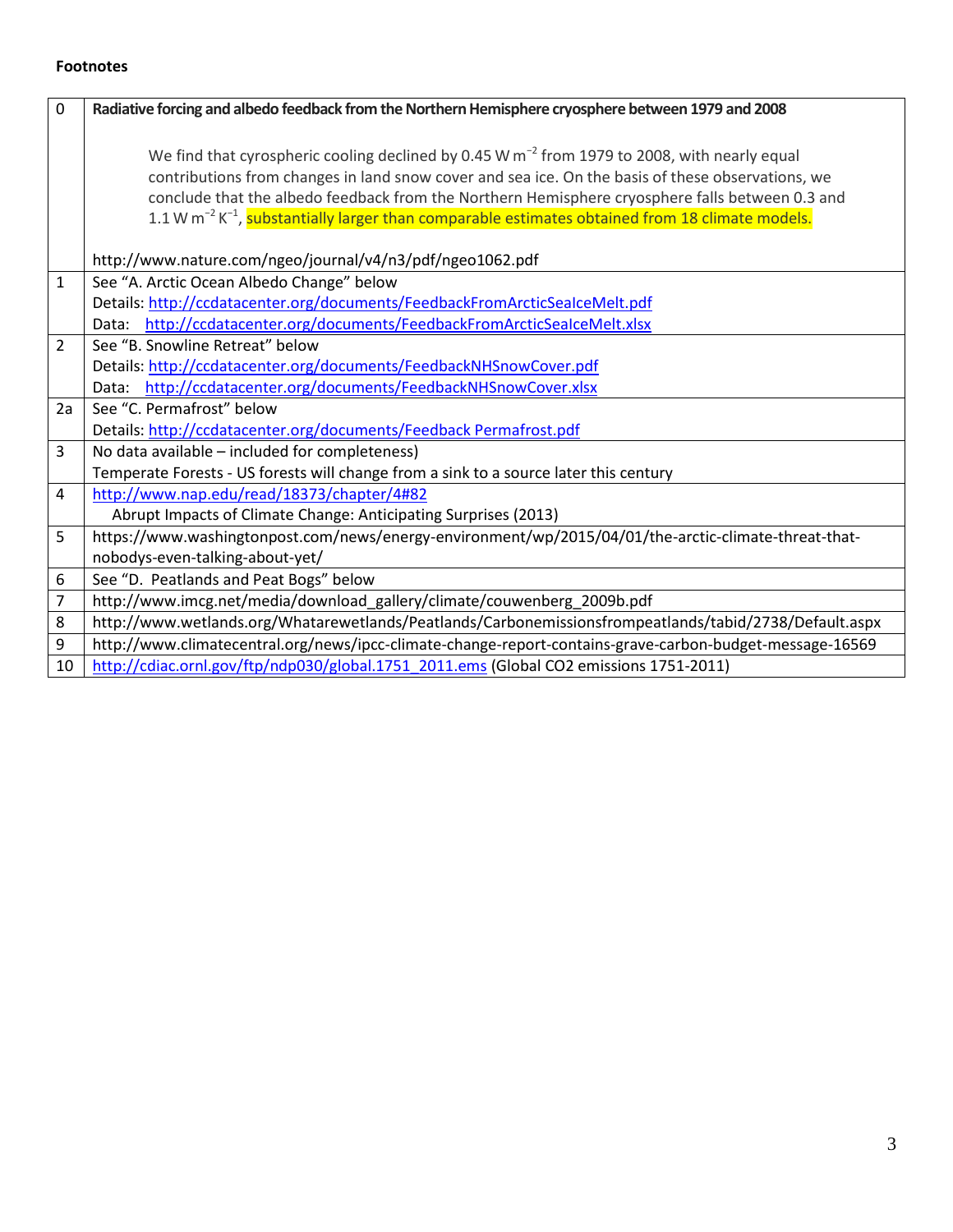## **A. Arctic Ocean Albedo Change**

The models used by the IPCC have underestimated the speed with which the summer-time ice in the Arctic Ocean has been melting (See Figure 1), so the resulting temperature forecasts for 2100 and likely low. To get a better idea of what to expect, a simple approach can be used to estimate the albedo change from 2015 to 2100: linearly extrapolate the 1979-2014 weekly sea ice extent to 2100, determine the decrease of sea ice extent for each week from 2015 to 2100, estimate the albedo change for each week, then factor in the cloud cover. For any given week, the albedo change for that week can be approximated by estimating both the average latitude of the southern edge of the sea ice extent on that date and then estimating the average solar radiation for that latitude and date. The results for 2100 are a change in albedo of about 0.0032, which would result in a temperature increase of about 0.20°C. *(Note that an exponential decrease in sea ice is more likely, which would result in a greater temperature increase.)* Based in the linear extrapolation the following time periods would have the indicated radiative forcing changes:

| <b>Time Period</b> | Increase in Radiative Forcing (W/m-2) |      |
|--------------------|---------------------------------------|------|
| 1990-2011          |                                       | 0.10 |
| 1990-2016          |                                       | 0.12 |
| 1990-2060          |                                       | 0.27 |
| 1990-2100          |                                       | 0.39 |
| 1990-3000          |                                       | 0.76 |
| 2016-2060          |                                       | 0.15 |
| 2016-2100          |                                       | በ 27 |



Figure 1 – September Arctic Sea Ice Extent 1953-2012 - with data added for 2013-2015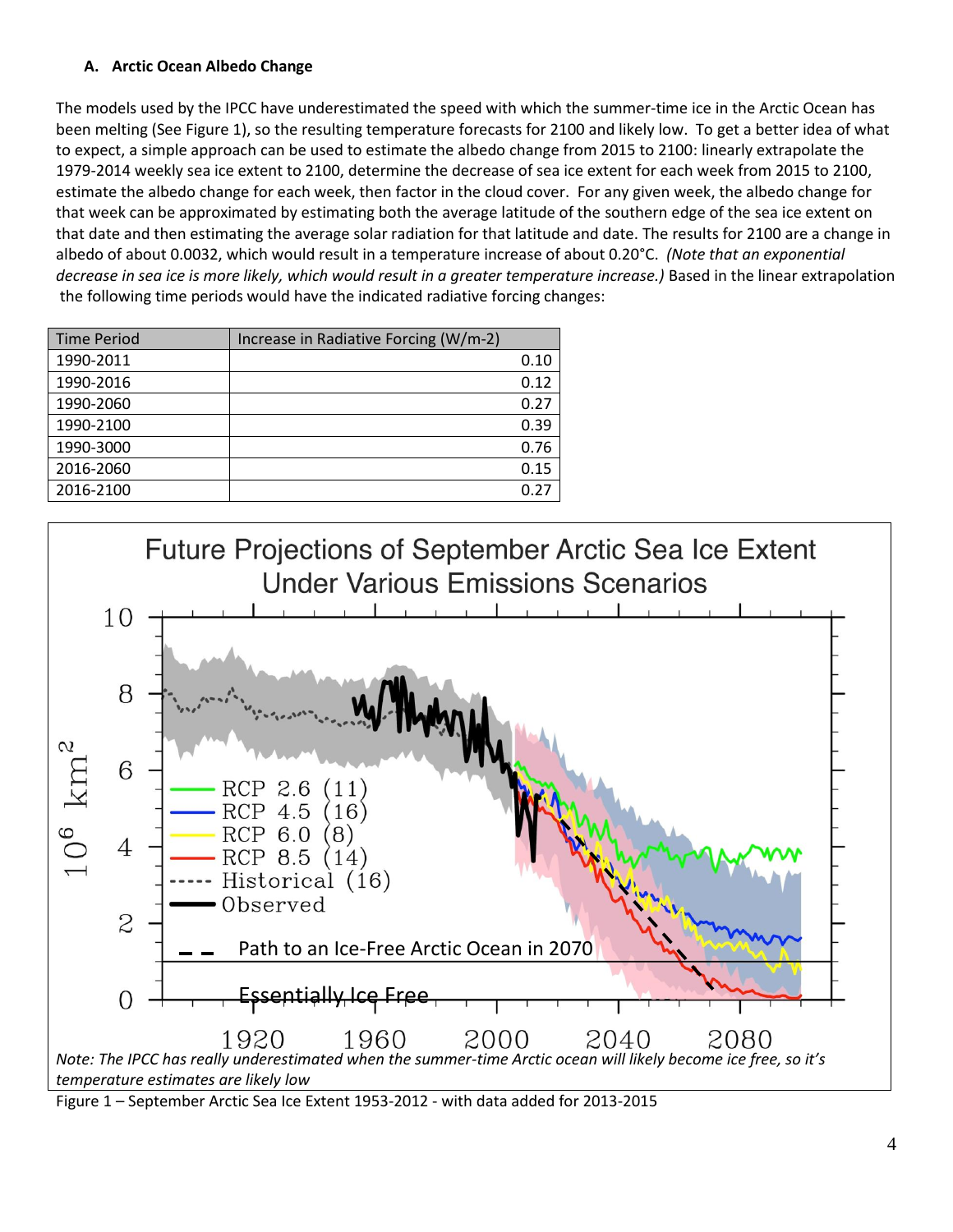Details:<http://ccdatacenter.org/documents/ProjectingTheDeclineOfArcticSeaIce.pdf> Data: [http://ccdatacenter.org/documents/](http://ccdatacenter.org/documents/FeedbackNHSnowCover.xlsx) FeedbackFromArcticSeaIceMelt.xlsx See also: <http://ccdatacenter.org/documents/ReducedArcticSeaIceExtentBackground.pdf>

## **B. Snowline retreat**

The Northern Hemisphere snow cover extent has been declining since about 1979 (see Figure 2), and this is decreasing the springtime albedo of the Arctic region. A "back-of-the-envelop" calculation was done to estimate the magnitude of the both the current albedo change (about -0.0014) and the expected change by the year 2100 (about -0.003). Assuming a 70% cloud cover and a climate sensitivity of 3.1, the current albedo change will eventually add about 0.09° C to the Earth's average temperature, and the albedo change by 2100 will increase the Earth's temperature by about 0.18° C.

| <b>Time Period</b> | Change in Radiative | <b>Equivalent Emissions</b> | Atmospheric CO2e | Temperature Increase for     |  |
|--------------------|---------------------|-----------------------------|------------------|------------------------------|--|
|                    | Forcing ( $W/m2$ )  | (GTCO2e)                    | Change (PPM)     | a Climate Sensitivity of 3.0 |  |
| 1870-2100          | 0.31                | 409                         | 23.6             | 0.18                         |  |
| 2011-2100          | 0.18                | 240                         | 13.9             | 0.10                         |  |
| 2015-2100          | 0.16                | 220                         | 12.7             | 0.10                         |  |
| 1870-3000          | 0.69                | 946                         | 54.6             | 0.41                         |  |



1. Rough estimate of historical SCE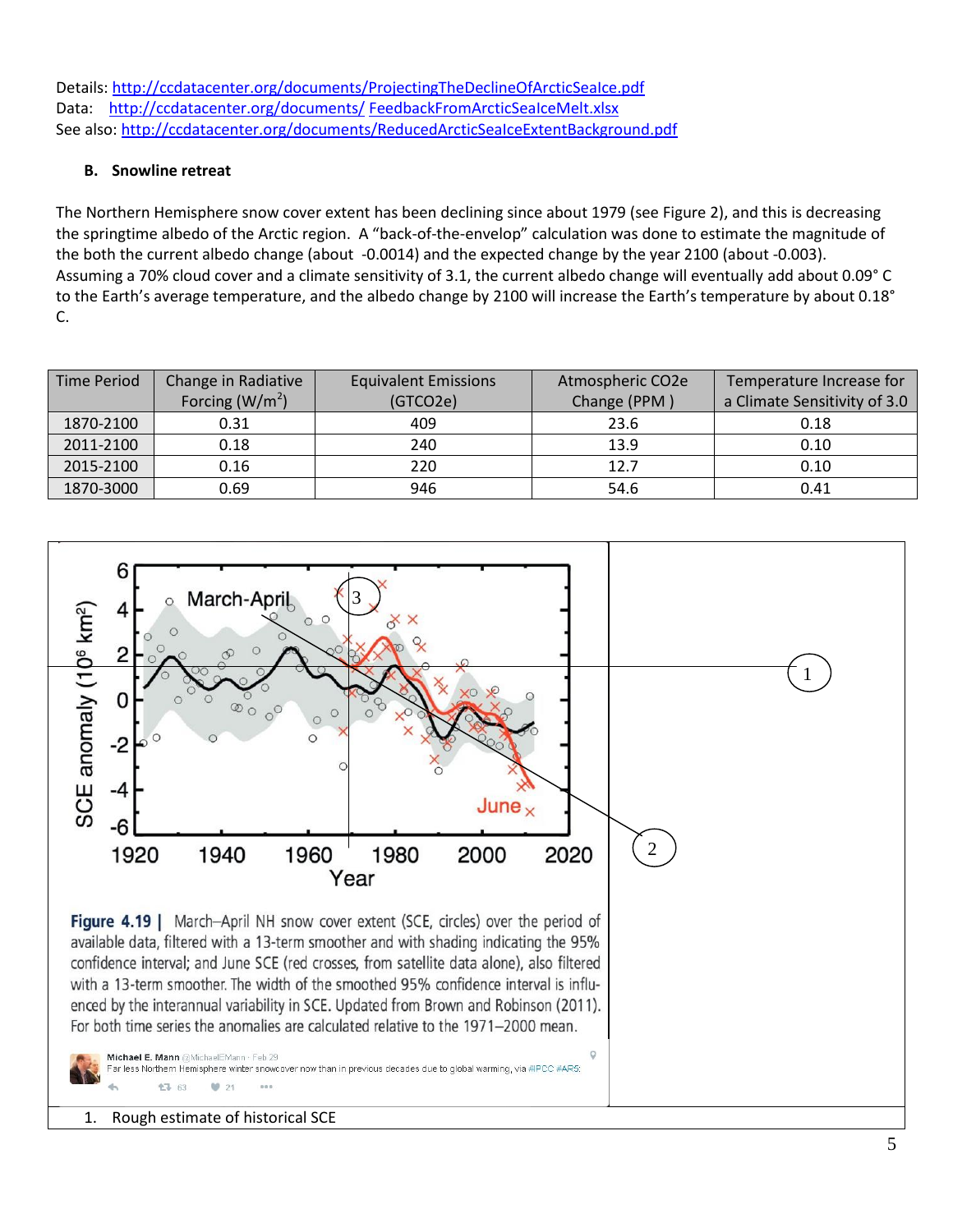- 2. Rough estimate of SCE decline
- 3. Rough estimate of when the SCE decline started (also indicates that 1970 is a reasonable "historical" year)

Figure 2 – Changes in the snow cover extent since  $1920^4$ 

Details:<http://ccdatacenter.org/documents/FeedbackNHSnowCover.pdf> Data: <http://ccdatacenter.org/documents/FeedbackNHSnowCover.xlxs>

### **C. Permafrost Thawing**

The permafrost alone contains almost twice as much carbon as that atmosphere, so even if only a small percentage (even a few tenths of one percent) of the carbon is released each year the quantities could dwarf the anthropogenic emission reduction efforts.

Carbon released from permafrost soils will likely have a very significant impact on future temperatures (perhaps 0.13 to 0.3 degrees C by 2100, and certainly more by 2200). "It [(permafrost melt)] was first proposed in 2005. And the first estimates came out in 2011." Indeed, the problem is so new that it has not yet made its way into major climate projections, Schaefer says." …"None of the climate projections in the last IPCC report account for permafrost," says Schaefer. "So all of them underestimate, or are biased low." … "It's certainly not much of a stretch of the imagination to think that over the coming decades, we could lose a couple of gigatons per year from thawing permafrost," says Holmes…. But by 2100, the "mean" estimate for total emissions from permafrost right now is 120 gigatons, say Schaefer. [http://www.washingtonpost.com/news/energy-environment/wp/2015/04/01/the-arctic-climate-threat-that](http://www.washingtonpost.com/news/energy-environment/wp/2015/04/01/the-arctic-climate-threat-that-nobodys-even-talking-about-yet)[nobodys-even-talking-about-yet](http://www.washingtonpost.com/news/energy-environment/wp/2015/04/01/the-arctic-climate-threat-that-nobodys-even-talking-about-yet)

| Time Period | Change in Radiative | <b>Equivalent Emissions</b> | Atmospheric CO2e | Temperature Increase for     |  |
|-------------|---------------------|-----------------------------|------------------|------------------------------|--|
|             | Forcing ( $W/m2$ )  | (GTCO2e)                    | Change (PPM)     | a Climate Sensitivity of 3.0 |  |
| 1870-2100   | .33                 | 440                         | 25.5             | 0.19                         |  |
| 2011-2100   | .33                 | 440                         | 25.5             | 0.19                         |  |
| 2015-2100   | .33                 | 440                         | 25.5             | 0.19                         |  |
| 1870-3000   | 0.69                | 6100                        | 54.6             | 0.41                         |  |

(Although there are current greenhouse gas emissions from permafrost thawing, no source could be found which estimated the current annual or historical amounts)

Details:<http://ccdatacenter.org/documents/FeedbackFromPermafrost.pdf>

[Some suggest](http://onlinelibrary.wiley.com/doi/10.1111/j.1600-0889.2011.00527.x/abstract) the arctic tundra could go from being a carbon sink to a carbon source by the mid-2020s.

Researchers at the National Snow and Ice Data Center [estimate](http://news.discovery.com/earth/unlocking-arctic-carbon-110223.html#mkcpgn=rssnws1) that by 2200, 60% of the Northern Hemisphere's permafrost will probably be melted, which could release around 190 billion tons of carbon into the atmosphere. This amount is about half of all the carbon released in the industrial age. The affect this will have on the rate of atmospheric warming could be irreversible. At the very least, these estimates mean fossil fuel emissions will have to be reduced more than currently suggested to account for the amount of carbon expected to discharge from melting permafrost. **https://www.wunderground.com/resources/climate/melting\_permafrost.asp**

A 2017 study estimated that if global temperatures rise 1.5˚C above 1861 levels, thawing permafrost could release 68 to 508 gigatons of carbon. Without factoring in human activity, this carbon alone would increase global temperatures 0.13 to1.69˚C by 2300. Since we may have already locked in 1.5˚C of warming above pre-industrial levels, this amount of additional warming could result in catastrophic impacts of [climate change.](https://phys.org/tags/climate+change/)

Many scientists are concerned that thawing permafrost could be a tipping point that triggers an irreversible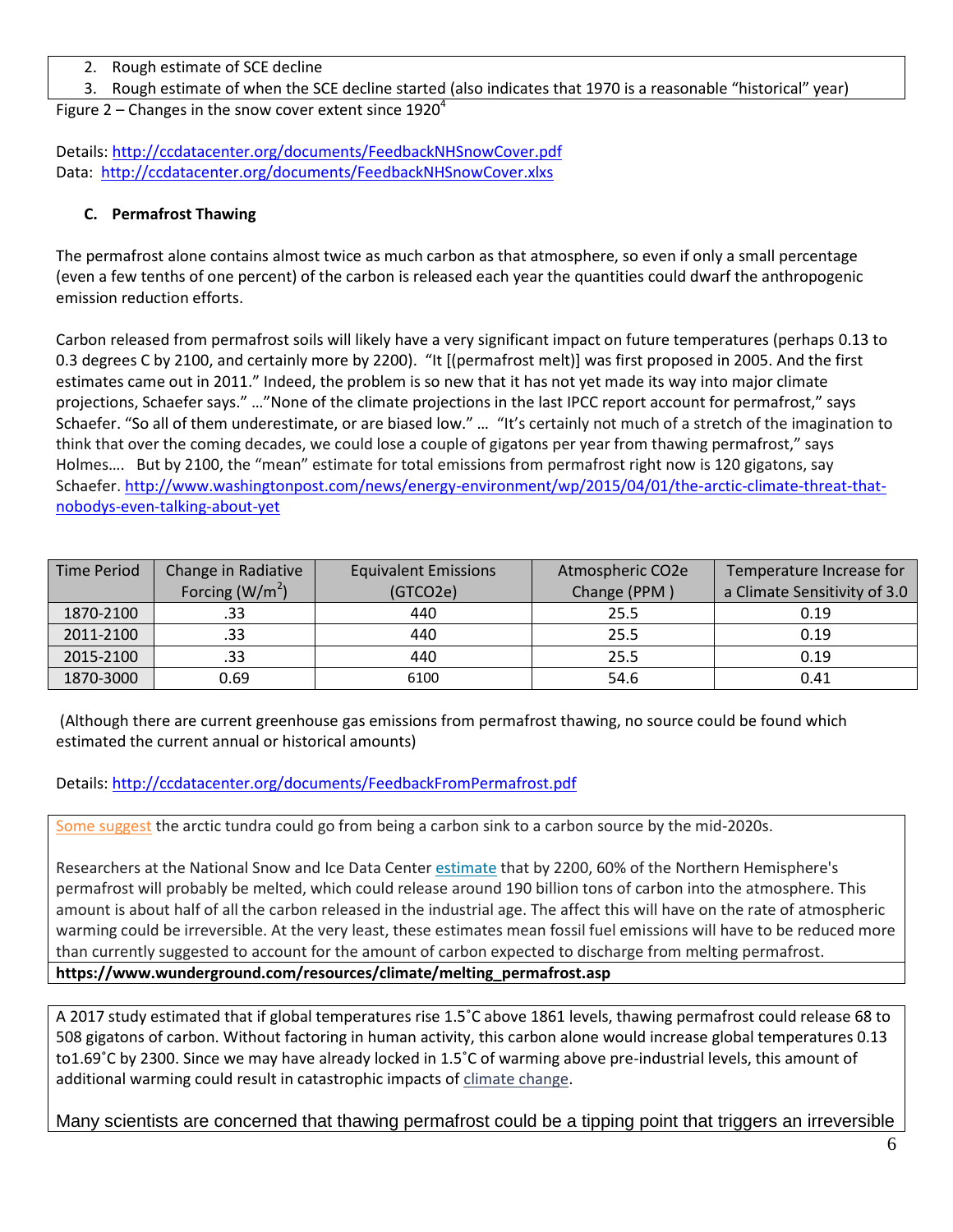cycle: When permafrost releases its carbon as CO2 or methane, it will accelerate warming, which will then precipitate more [permafrost thaw,](https://phys.org/tags/permafrost+thaw/) and so on. There will be nothing humans can do to stop it.

Read more at: <https://phys.org/news/2018-01-permafrost.html#jCp>

# **D. Peatlands and Peat Bogs**

Since I could not find any estimates for future emissions from peatlands and peat bogs, I assumed that the current annual emissions of about 4GTCO2e would continue until 2100. To see if this is in the right "ballpark", if carbon from 40% of shallow peat and 86% of deep bogs will be emitted over several centuries, perhaps 70% of the carbon will be emitted over four centuries, which would be about 3.6 GTCO2e/year.

"Our modeling suggests that higher temperatures could cause water tables to drop substantially, causing more peat to dry and decompose," says Paul R. Moorcroft, professor of organismic and evolutionary biology in Harvard's Faculty of Arts and Sciences. "Over several centuries, some 40 percent of carbon could be lost from shallow peat bogs, while the losses could total as much as 86 percent in deep bogs."

Typically found at northerly latitudes, peat bogs are swampy areas whose cold, wet environment preserves organic matter, preventing it from decaying. This new work shows how peat bogs' stability could be upset by the warming of the Earth, which has disproportionately affected the higher latitudes where the bogs are generally found.

Each square meter of a peat bog contains anywhere from a few to many hundreds of kilograms of undecomposed organic matter, for a total of 200 billion to 450 billion metric tons of carbon sequestered in peat bogs worldwide. This figure is equivalent to up to 65 years' worth of the world's current carbon emissions from fossil-fuel burning.

http://news.harvard.edu/gazette/story/2008/11/global-warming-predicted-to-hasten-carbon-release-from-peat-bogs/

**Peatlands are a major storage of carbon in the world. They account for 550 Gt carbon worldwide.**

Peat fires, such as those take place in Southeast Asia every year and also in Russia, release huge amounts of  $CO<sub>2</sub>$  as well. Altogether global CO<sub>2</sub> emissions amount to at least 2,000 million tonnes annually, equivalent to 5% of the global fossil fuel emissions.

http://www.wetlands.org/Whatarewetlands/Peatlands/Carbonemissionsfrompeatlands/tabid/2738/Default.aspx

Drainage of peat soils results in carbon dioxide (CO2) and nitrous oxide (N2O) emissions of globally 2-3 Gt CO2-eq per year (Joosten & Couwenberg 2009)

http://www.wetlands.org/Portals/0/publications/Report/web\_Methane\_emissions\_from\_peat\_soils.pdf

Peatlands are also expected to be impacted by global climate change. Peat is made up of dead organic material, and so is very rich in carbon. It consists of 90% water and 10% plant matter, and is mostly found at the high latitudes of the northern hemisphere, both at the surface and below. Some of this peat is found underneath the permafrost layer, which means the carbon it harbors could be in jeopardy should the permafrost melt. In a study of the world's peatlands, [one recent study](http://www.nature.com/nature/journal/v460/n7255/abs/nature08216.html) found that if the globe warms 1°C over the next few decades, this could lead to a release of 38-100 million tons of carbon per year from peat alone.

https://www.wunderground.com/resources/climate/melting\_permafrost.asp